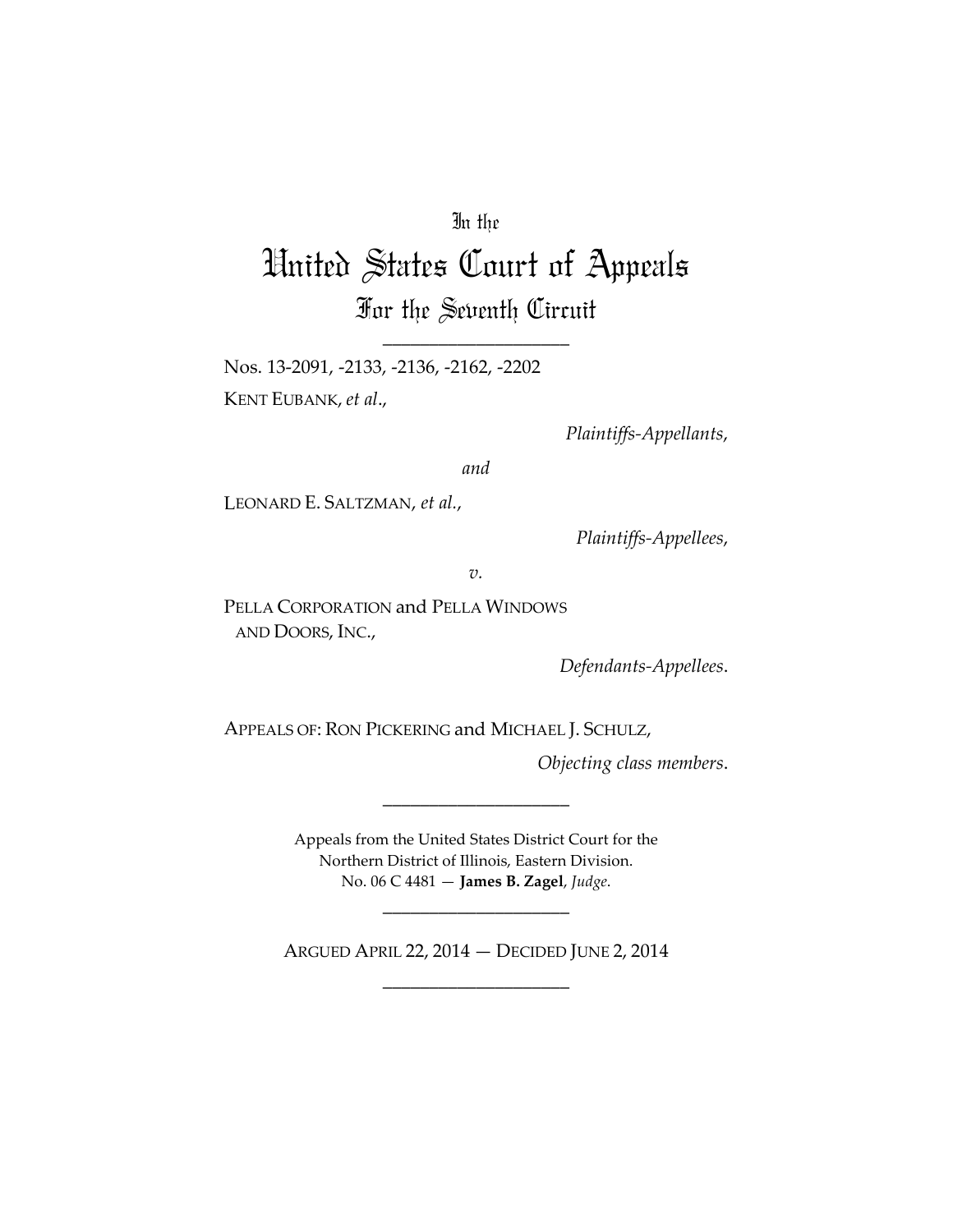Before POSNER, WILLIAMS, and TINDER, *Circuit Judges*.

POSNER, *Circuit Judge*. The class action is an ingenious procedural innovation that enables persons who have suffered a wrongful injury, but are too numerous for joinder of their claims alleging the same wrong committed by the same defendant or defendants to be feasible, to obtain relief as a group, a class as it is called. The device is especially important when each claim is too small to justify the expense of a separate suit, so that without a class action there would be no relief, however meritorious the claims. Normally only a few of the claimants are named as plaintiffs (sometimes only one, though there are several in this case). The named plaintiffs are the representatives of the class—fiduciaries of its members—and therefore charged with monitoring the lawyers who prosecute the case on behalf of the class (class counsel). They receive modest compensation, in addition to their damages as class members, for their normally quite limited services—often little more than sitting for a deposition—as class representatives. Invariably they are selected by class counsel, who as a practical matter control the litigation by the class. The selection of the class representatives by class counsel inevitably dilutes their fiduciary commitment.

The class action is a worthwhile supplement to conventional litigation procedure, David L. Shapiro, "Class Actions: The Class As Party and Client," 73 *Notre Dame L. Rev.* 913, 923–24 (1998); Arthur R. Miller, "Of Frankenstein Monsters and Shining Knights: Myth, Reality, and the 'Class Action Problem'," 92 *Harv. L. Rev.* 664, 666–68 (1979), but it is controversial and embattled, see Robert H. Klonoff, "The Decline of Class Actions," 90 *Wash. U. L. Rev.* 729, 731–33 (2013), in part because it is frequently abused. Martin H. Re-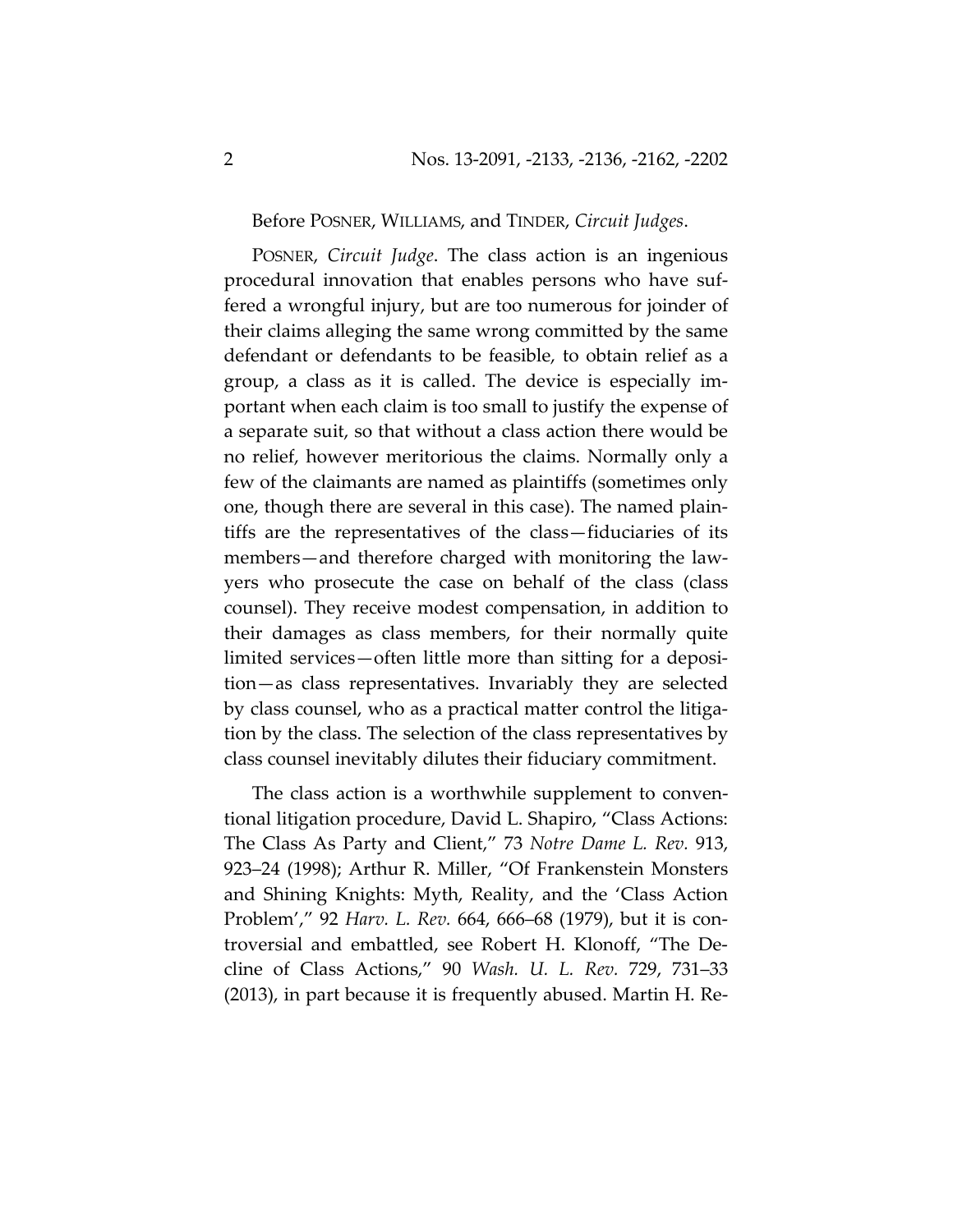dish, *Wholesale Justice: Constitutional Democracy and the Problem of the Class Action Lawsuit* 1–2 (2009); Jonathan R. Macey & Geoffrey P. Miller, "The Plaintiffs' Attorney's Role in Class Action and Derivative Litigation: Economic Analysis and Recommendations for Reform," 58 *U. Chi. L. Rev.* 1, 3–4 (1991); John C. Coffee, Jr., "Rethinking the Class Action: A Policy Primer on Reform," 62 *Ind. L.J.* 625, 627 (1987). The control of the class over its lawyers usually is attenuated, often to the point of nonexistence. Except for the named plaintiffs, the members of the class are more like beneficiaries than like parties; for although they are authorized to appeal from an adverse judgment, *Smith v. Bayer Corp.*, 131 S. Ct. 2368, 2379 (2011); *Devlin v. Scardelletti*, 536 U.S. 1, 9–10 (2002), they have no control over class counsel. In principle the named plaintiffs do have that control, but as we've already hinted this is rarely true in practice. Class actions are the brainchildren of the lawyers who specialize in prosecuting such actions, and in picking class representatives they have no incentive to select persons capable or desirous of monitoring the lawyers' conduct of the litigation.

A high percentage of lawsuits is settled—but a study of certified class actions in federal court in a two-year period (2005 to 2007) found that *all* 30 such actions had been settled. Emery G. Lee III et al., "Impact of the Class Action Fairness Act on the Federal Courts" 2, 11 (Federal Judicial Center 2008). The reasons that class actions invariably are settled are twofold. Aggregating a great many claims (sometimes tens or even hundreds of thousands—occasionally millions) often creates a potential liability so great that the defendant is unwilling to bear the risk, even if it is only a small probability, of an adverse judgment. At the same time, class counsel, ungoverned as a practical matter by either the named plaintiffs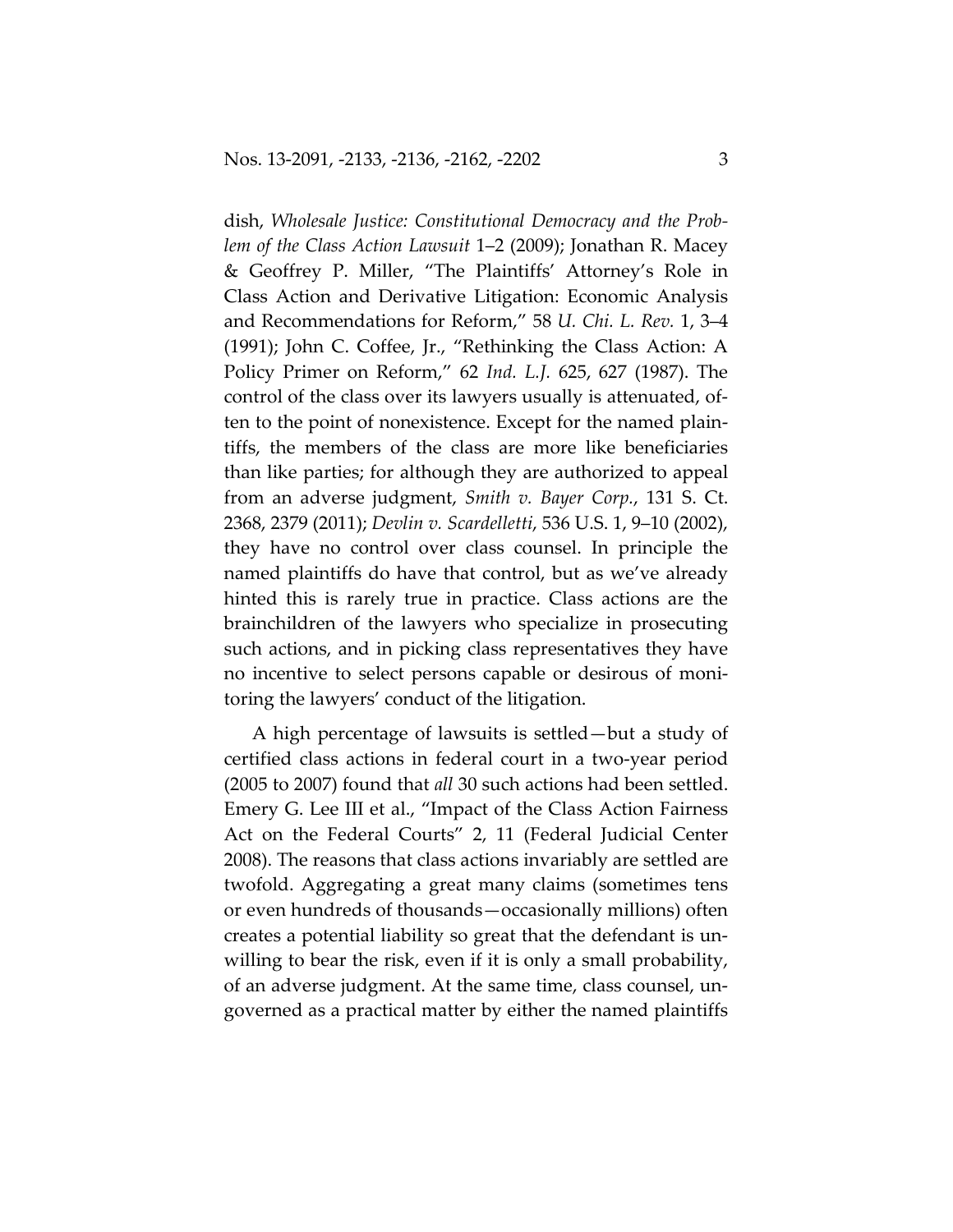or the other members of the class, have an opportunity to maximize their attorneys' fees—which (besides other expenses) are all they can get from the class action—at the expense of the class. The defendant cares only about the size of the settlement, not how it is divided between attorneys' fees and compensation for the class. From the selfish standpoint of class counsel and the defendant, therefore, the optimal settlement is one modest in overall amount but heavily tilted toward attorneys' fees. As we said in *Creative Montessori Learning Centers v. Ashford Gear LLC*, 662 F.3d 913, 918 (7th Cir. 2011), "we and other courts have often remarked the incentive of class counsel, in complicity with the defendant's counsel, to sell out the class by agreeing with the defendant to recommend that the judge approve a settlement involving a meager recovery for the class but generous compensation for the lawyers—the deal that promotes the self-interest of both class counsel and the defendant and is therefore optimal from the standpoint of their private interests. *Reynolds v. Beneficial National Bank*, [288 F.3d 277, 279 (7th Cir. 2002)]; *Culver v. City of Milwaukee*, [277 F.3d 908, 910 (7th Cir. 2002)]; *Greisz v. Household Bank (Illinois), N.A.*, 176 F.3d 1012, 1013 (7th Cir. 1999); *Duhaime v. John Hancock Mutual Life Ins. Co.*, 183 F.3d 1, 7 (1st Cir. 1999); *In re General Motors Corp. Pick-Up Truck Fuel Tank Products Liability Litigation*, 55 F.3d 768, 805 (3d Cir. 1995); *Plummer v. Chemical Bank*, 668 F.2d 654, 658 (2d Cir. 1982)."

Fortunately the settlement, including the amount of attorneys' fees to award to class counsel, must be approved by the district judge presiding over the case; unfortunately American judges are accustomed to presiding over adversary proceedings. They expect the clash of the adversaries to generate the information that the judge needs to decide the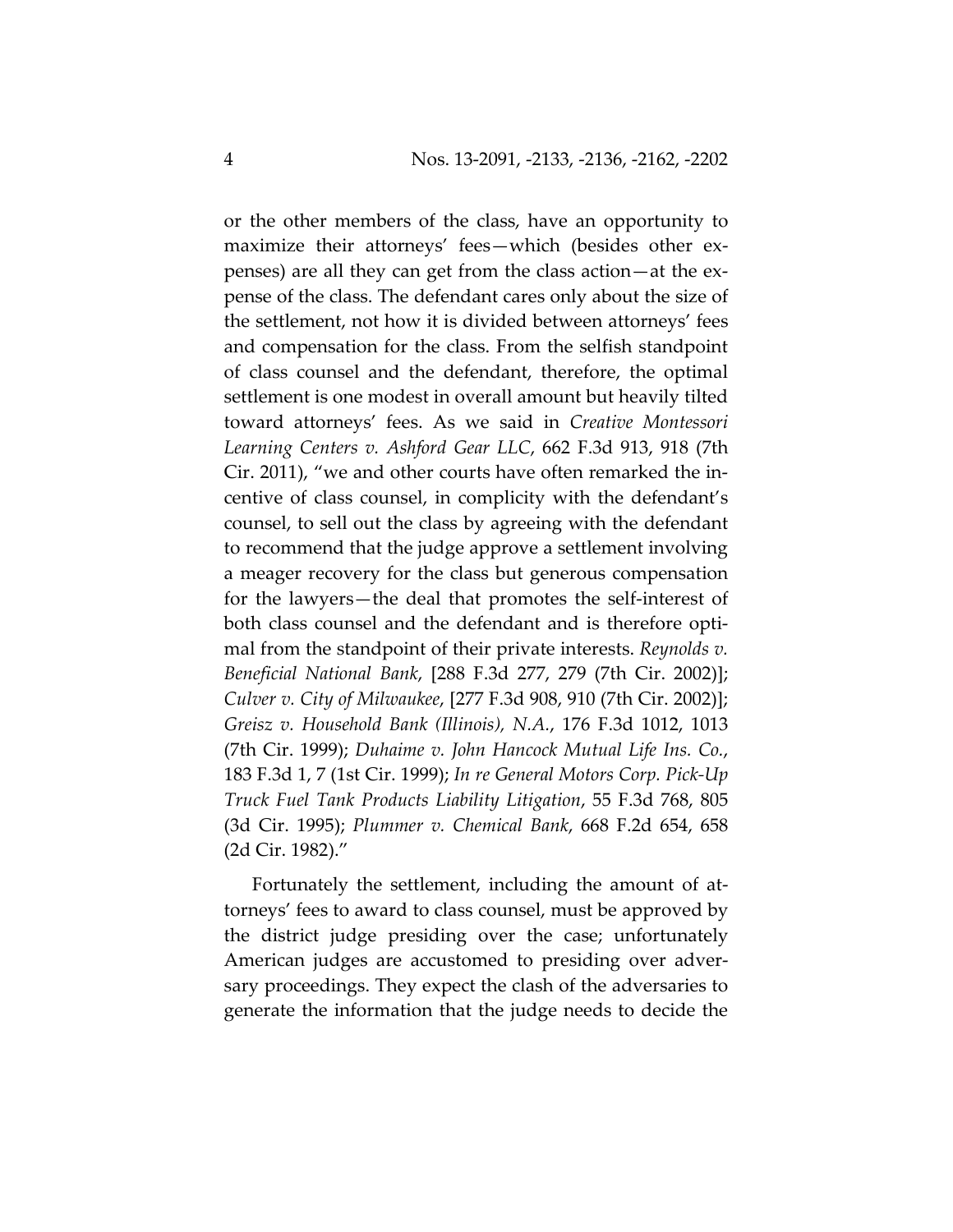case. And so when a judge is being urged by both adversaries to approve the class-action settlement that they've negotiated, he's at a disadvantage in evaluating the fairness of the settlement to the class. *In re General Motors Corp. Pick-Up Truck Fuel Tank Products Liability Litigation*, *supra*, 55 F.3d at 789–90; Redish, *supra*, at 188.

Enter the objectors. Members of the class who smell a rat can object to approval of the settlement. See, e.g., *Reynolds v. Beneficial National Bank*, *supra*, 288 F.3d at 287–88; Edward Brunet, "Class Action Objectors: Extortionist Free Riders or Fairness Guarantors," 2003 *U. Chi. Legal F.* 403, 411–12. If their objections persuade the judge to disapprove it, and as a consequence a settlement more favorable to the class is negotiated and approved, the objectors will receive a cash award that can be substantial, as in *In re Trans Union Corp. Privacy Litigation*, 629 F.3d 741 (7th Cir. 2011).

In this case, despite the presence of objectors, the district court approved a class action settlement that is inequitable even scandalous. The case underscores the importance both of objectors (for they are the appellants in this case—without them there would have been no appellate challenge to the settlement) and of intense judicial scrutiny of proposed class action settlements.

The suit was filed in the summer of 2006, almost eight years ago. Federal jurisdiction was based on the Class Action Fairness Act's grant of federal jurisdiction over class actions in which there is at least minimal (as distinct from complete) diversity of citizenship. 28 U.S.C.  $\S$  1332(d)(2)(A). The defendants are Pella Corporation and an affiliate that we can ignore. Pella is a leading manufacturer of windows. The suit alleges that its "ProLine Series" casement windows (a case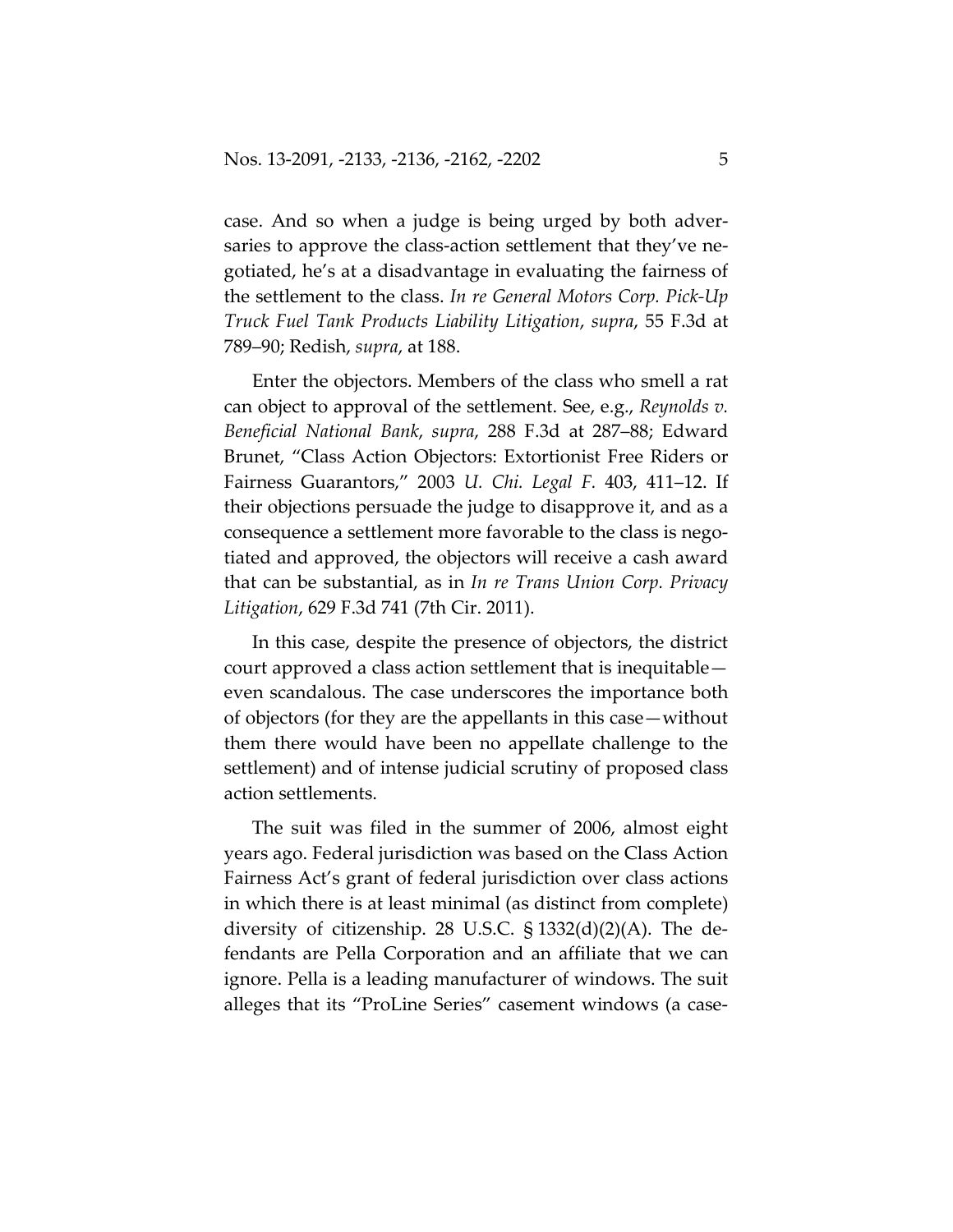ment window is a window attached to its frame by hinges at the side) manufactured and sold between 1991 and 2006 had a design defect that allowed water to enter behind the window's exterior aluminum cladding and cause damage to the window's wooden frame and to the house itself. Pella's sale of the defective windows is alleged to have violated the product-liability and consumer-protection laws of a number of states in which the windows were sold.

The district judge certified two separate classes: one for customers who had already replaced or repaired their defective windows, the other for those who hadn't. The latter class sought only declaratory relief and so was nationwide, but the former sought damages and was limited to customers in six states, with a separate subclass for each state. We upheld the certifications over Pella's objections in *Pella Corp. v. Saltzman*, 606 F.3d 391 (7th Cir. 2010) (per curiam).

Class counsel negotiated a settlement of the class action with Pella in the fall of 2011. The district judge gave final approval to the settlement in 2013, precipitating the objectors' appeals. The settlement agreement ignores the certification of the two classes and purports to bind a single nationwide class consisting of all owners of Pella ProLine windows containing the defect, whether or not the owners have already replaced or repaired the windows. This provision is the first of many red flags that the judge failed to see: "the adversity among subgroups requires that the members of each subgroup cannot be bound to a settlement except by consents given by those who understand that their role is to represent solely the members of their respective subgroups." *In re Joint Eastern & Southern District Asbestos Litigation*, 982 F.2d 721, 743 (2d Cir. 1992); see also *Amchem Products, Inc. v.*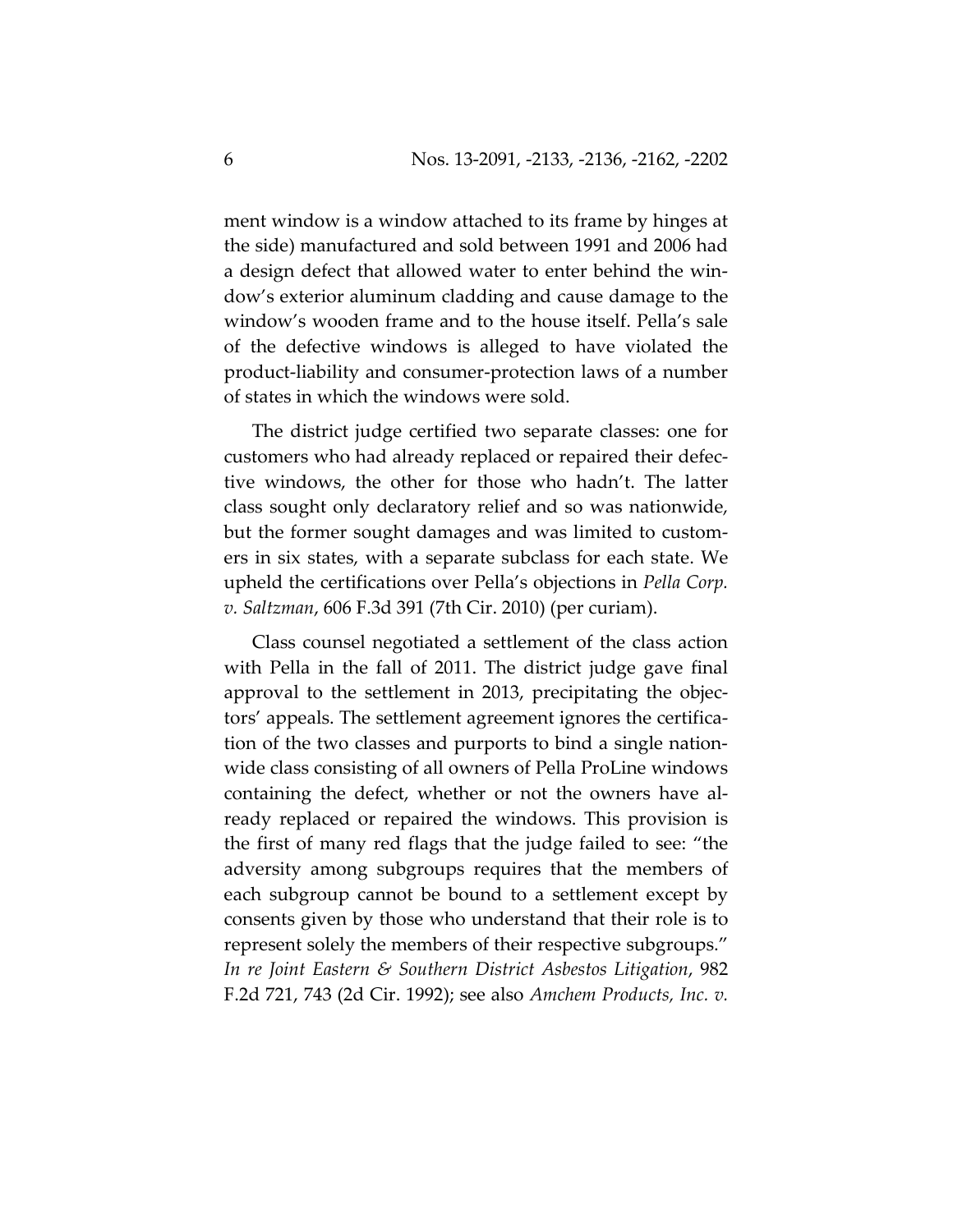*Windsor*, 521 U.S. 591, 627–28 (1997); *Smith v. Sprint Communications Co.*, 387 F.3d 612, 614–15 (7th Cir. 2004).

Initially there was only one named plaintiff, a dentist named Leonard E. Saltzman. His son-in-law, Paul M. Weiss, was lead counsel for the class, continuing in that role throughout the district court proceedings that culminated in the approval of the settlement. Technically the law firm of which he is the founder and senior partner (Complex Litigation Group LLC) is a lead class counsel too, along with two of his partners in the firm. The settlement agreement designates still another firm as a lead class counsel as well; but the fee petition describes that firm as merely a class counsel. The agreement gave lead class counsel "sole discretion" to allocate the award of attorneys' fees to which the parties had agreed among the class counsel, and Weiss proposed to allocate 73 percent of the fees to his own firm. Realistically *he* was the lead class counsel.

Weiss's wife—Saltzman's daughter—is a lawyer too, and a partner in her husband's firm. Both spouses are defendants in a lawsuit charging them with misappropriation of the assets of their former law firm, Freed & Weiss LLC, and other misconduct relating to that firm. *Freed v. Weiss*, No. 2011- CH-41529 (Ill. Cook County Ch. Div.). Weiss is also a defendant in a second, similar suit, *Lang v. Weiss*, No. 2012-CH-05863 (Ill. Cook County Ch. Div.). (The two suits are discussed in Sarah Zavala, "Cook County Suits Involve Alleged Takeover at Freed and Weiss," *Madison-St. Clair Record*, March 7, 2012, pp. 1, 8.) The Freed & Weiss firm was still another class counsel in the present case; and one of the objectors points out that "the dissolution and descent into open warfare that consumed Freed & Weiss in 2011 and 2012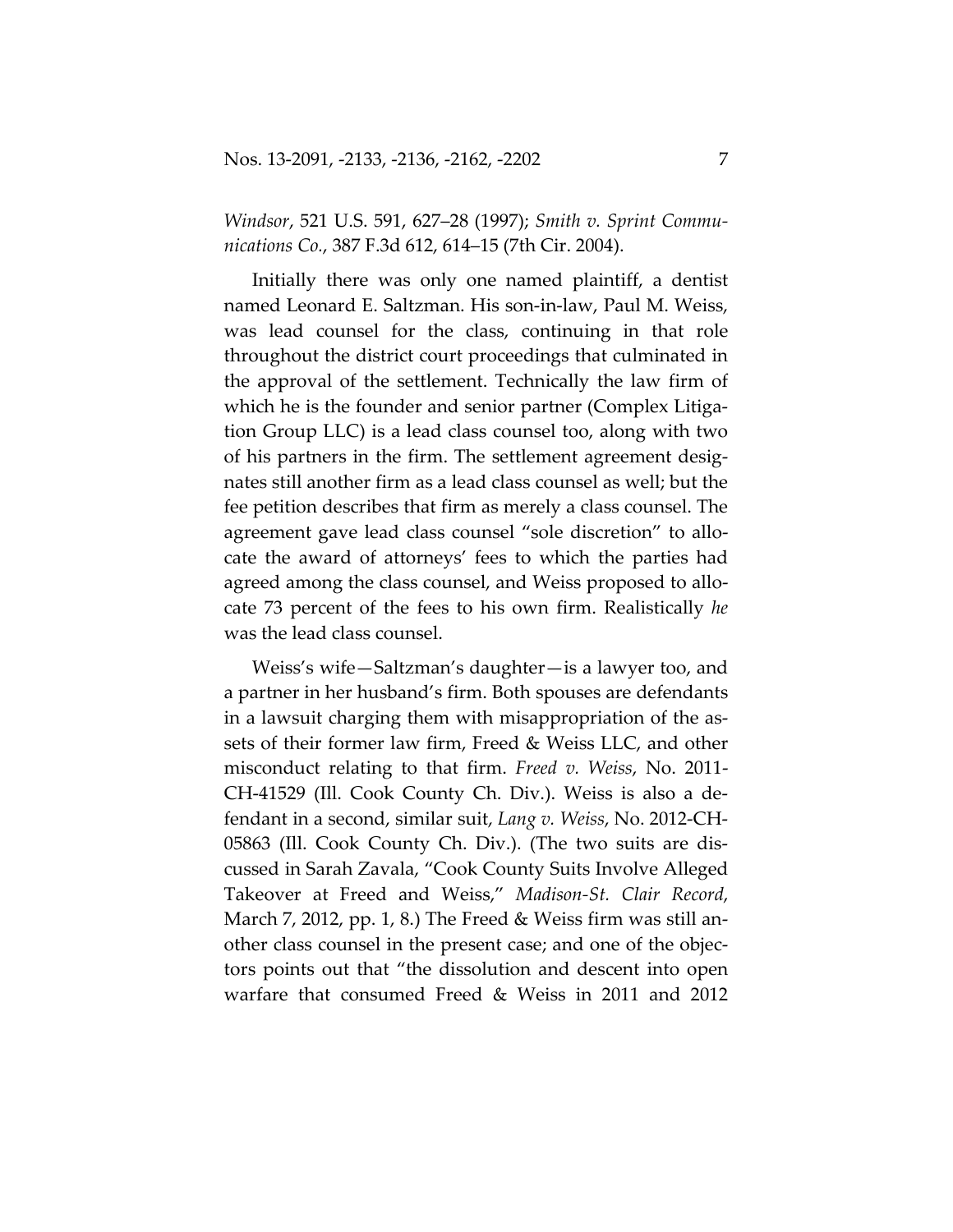clearly rendered that firm inadequate class counsel, especially in light of the articulated financial needs of the partners that drove the settlement of this case." And six weeks ago the Hearing Board of the Illinois Attorney Registration and Disciplinary Commission recommended in a 94-page report that the Supreme Court of Illinois suspend Weiss from practicing law for 30 months because of repeated misconduct. *In re Paul M. Weiss*, No. 08 CH 116 (Ill. Att'y Registration & Disciplinary Commission Hearing Board, Apr. 17, 2014). The recommended penalty is severe by Illinois standards; the state allows lawyers sanctioned with "disbarment" to apply for reinstatement to the bar after 60 (in some cases just 36) months. Ill. S. Ct. R. 767(a); Illinois Attorney Registration & Disciplinary Commission, *Annual Report of 2013*, at 21, 25.

The impropriety of allowing Saltzman to serve as class representative as long as his son-in-law was lead class counsel was palpable. See *Greisz v. Household Bank (Illinois)*, 176 F.3d 1012, 1014 (7th Cir. 1999); *Petrovic v. Amoco Oil Co.*, 200 F.3d 1140, 1155 (8th Cir. 1999); *Zylstra v. Safeway Stores, Inc.*, 578 F.2d 102, 104 (5th Cir. 1978); *Turoff v. May Co.*, 531 F.2d 1357, 1360 (6th Cir. 1976) (per curiam); "Developments in the Law—Class Actions," 89 *Harv. L. Rev.* 1318, 1585–86 n. 29 (1976). Weiss may have been desperate to obtain a large attorney's fee in this case before his financial roof fell in on him.

Early in the case four other class members had been added as plaintiffs, making a total of five including Saltzman. When the settlement was presented to the district court for preliminary approval, the four class members who had been added as named plaintiffs opposed it, leaving only Saltzman among the original class members to support it. But pursu-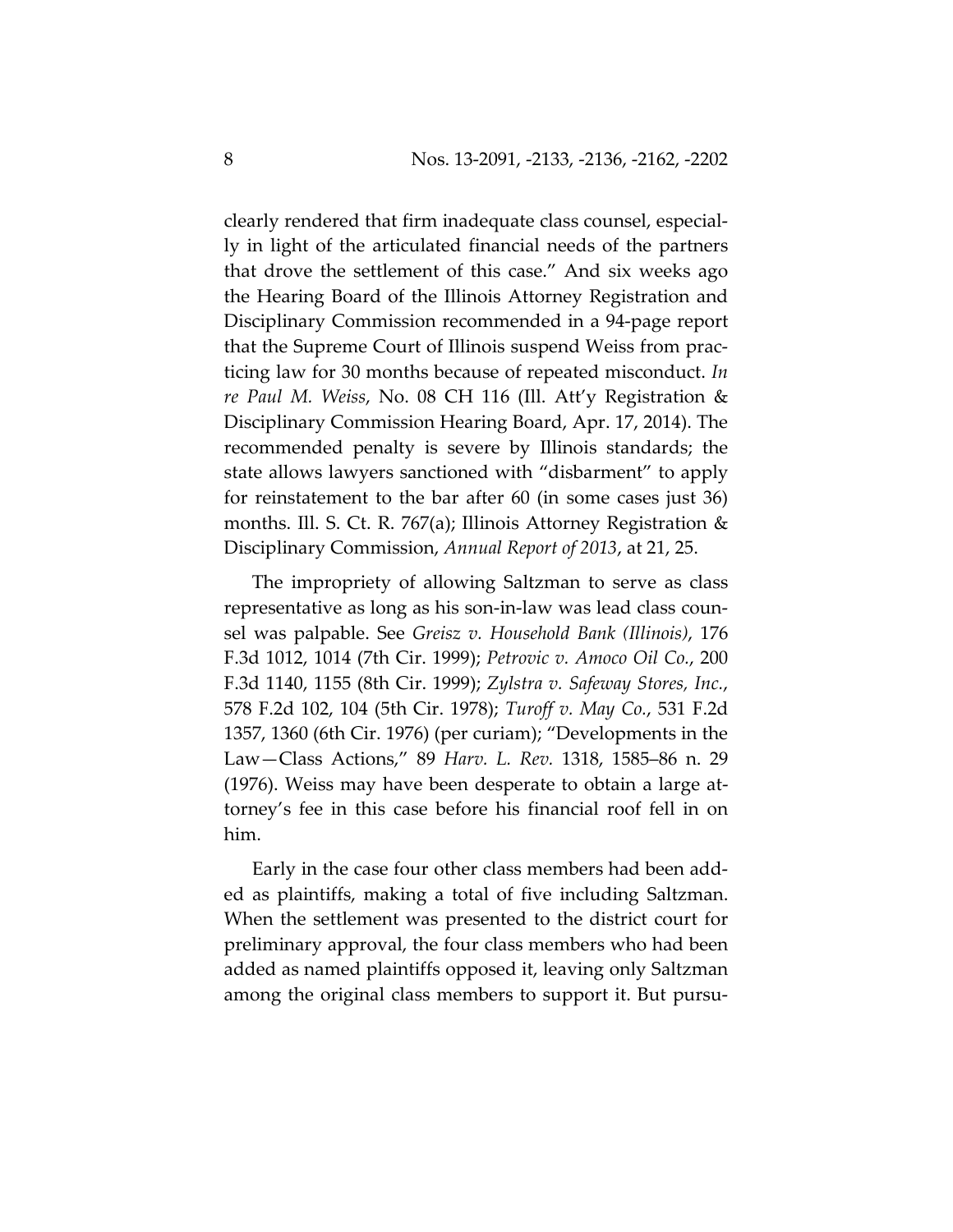ant to a motion filed by George Lang, who at the time was a partner of Weiss, four other class members were added as named plaintiffs. (Lang says that Weiss rather than he picked them.)

Weiss removed the original four class members who had opposed the settlement; naturally their replacements joined Saltzman in supporting it.

Lang now represents the defrocked named plaintiffs, who are four of the six objectors. A lawyer's switching sides in the same lawsuit would normally be considered a fatal conflict of interest, but the courts are lenient when it is a class action lawyer. E.g., *Bash v. Firstmark Standard Life Ins. Co.*, 861 F.2d 159, 161 (7th Cir. 1988). For often "only the attorneys who have represented the class, rather than any of the class members themselves, have substantial familiarity with the prior proceedings, the fruits of discovery, the actual potential of the litigation. And when an action has continued over the course of many years, the prospect of having those most familiar with its course and status be automatically disqualified whenever class members have conflicting interests would substantially diminish the efficacy of class actions as a method of dispute resolution." *In re "Agent Orange" Product Liability Litigation*, 800 F.2d 14, 18–19 (2d Cir. 1986).)

As finally approved by the district judge, the settlement directed Pella to pay \$11 million in attorneys' fees to class counsel. The basis of this figure was the plaintiffs' claim that the settlement was worth \$90 million to the class. Were that so, then considering the multistate scope of the suit and perhaps the length of time that elapsed between its filing and the approval of the settlement by the district court in May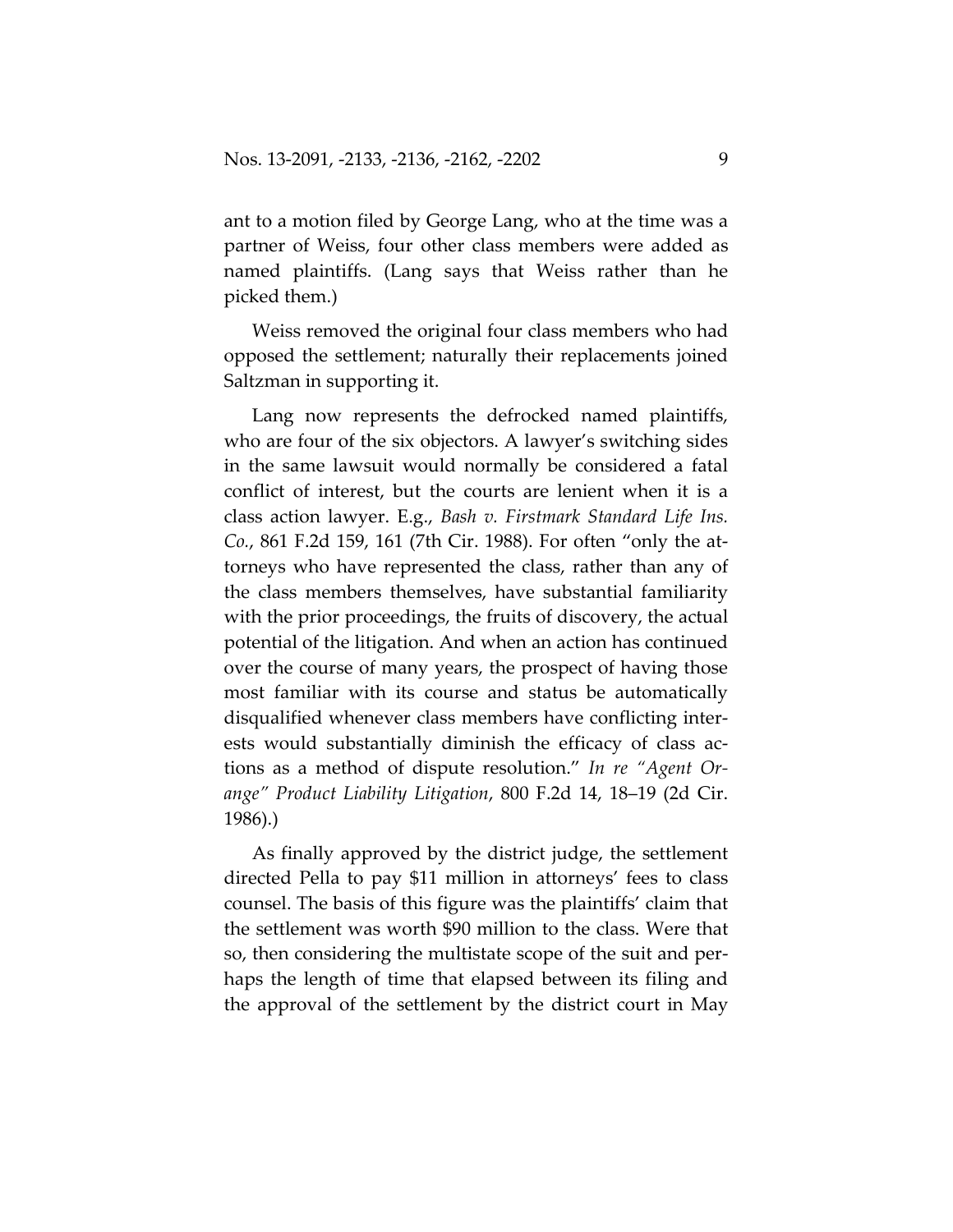2013 (our "perhaps" reflecting doubt that the time was well spent), the fee award, equal to 12 percent of the amount of the settlement earmarked for the class members, would have been defensible. But the settlement did not specify an amount of money to be received by the class members as distinct from class counsel. Rather it specified a procedure by which class members could claim damages. So there was an asymmetry: class counsel was to receive its entire award of attorneys' fees up front; class members were to obtain merely contingent claims, albeit with a (loosely) estimated value of \$90 million (actually far less, as we'll see).

The named plaintiffs were each awarded compensation (an "incentive award," as it is called) for their services to the class of either \$5,000 or \$10,000, depending on their role in the case. Saltzman, being the lead class representative, was slated to be a \$10,000 recipient.

Although the judge rightly made incentive awards to the class representatives who had opposed the settlement as well as to those who had approved it, the settlement agreement itself had provided for incentive awards only to the representatives who supported the settlement. This created a conflict of interest: any class representative who opposed the settlement would expect to find himself without any compensation for his services as representative. Still another questionable provision of the settlement, which the judge refused to delete, made any reduction in the \$11 million attorneys' fee award revert to Pella, rather than being added to the compensation of the class members.

Not only did the settlement agreement not quantify the benefits to the class members, but the judge approved it before the deadline for filing claims. He made no attempt to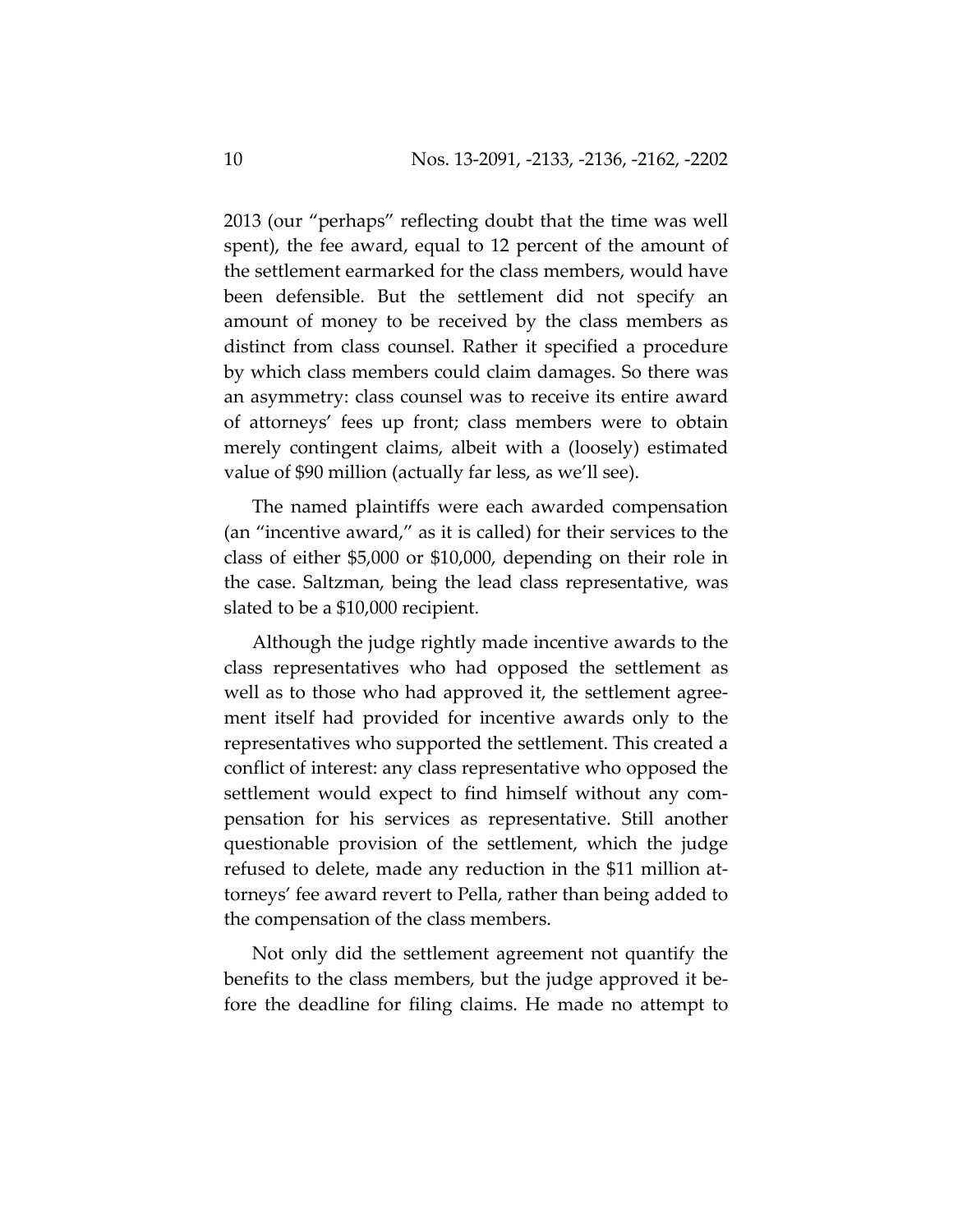estimate how many claims were likely to be filed, though without such an estimate no responsible prediction of the value of the settlement to the members of the class could be made. Furthermore, the judge's approval of the settlement (over the objection of the former class representatives and other class members) is squeezed into two two-page orders (the second addressed to the attorneys' fee award) that ignore virtually all the objections to the settlement. Unheeded was our warning that "because class actions are rife with potential conflicts of interest between class counsel and class members, district judges presiding over such actions are expected to give careful scrutiny to the terms of proposed settlements in order to make sure that class counsel are behaving as honest fiduciaries for the class as a whole." *Mirfasihi v. Fleet Mortgage Corp*., 356 F.3d 781, 785 (7th Cir. 2004) (citations omitted).

The settlement should have been disapproved on multiple grounds. To begin with, it was improper for the lead class counsel to be the son-in-law of the lead class representative. Class representatives are, as we noted earlier, fiduciaries of the class members, and fiduciaries are not allowed to have conflicts of interest without the informed consent of their beneficiaries, which was not sought in this case. Only a tiny number of class members would have known about the family relationship between the lead class representative and the lead class counsel—a relationship that created a grave conflict of interest; for the larger the fee award to class counsel, the better off Saltzman's daughter and sonin-law would be financially—and (which sharpened the conflict of interest) by a lot. They may well have had an acute need for an infusion of money, in light not only of Weiss's ethical embroilment, which cannot help his practice, but also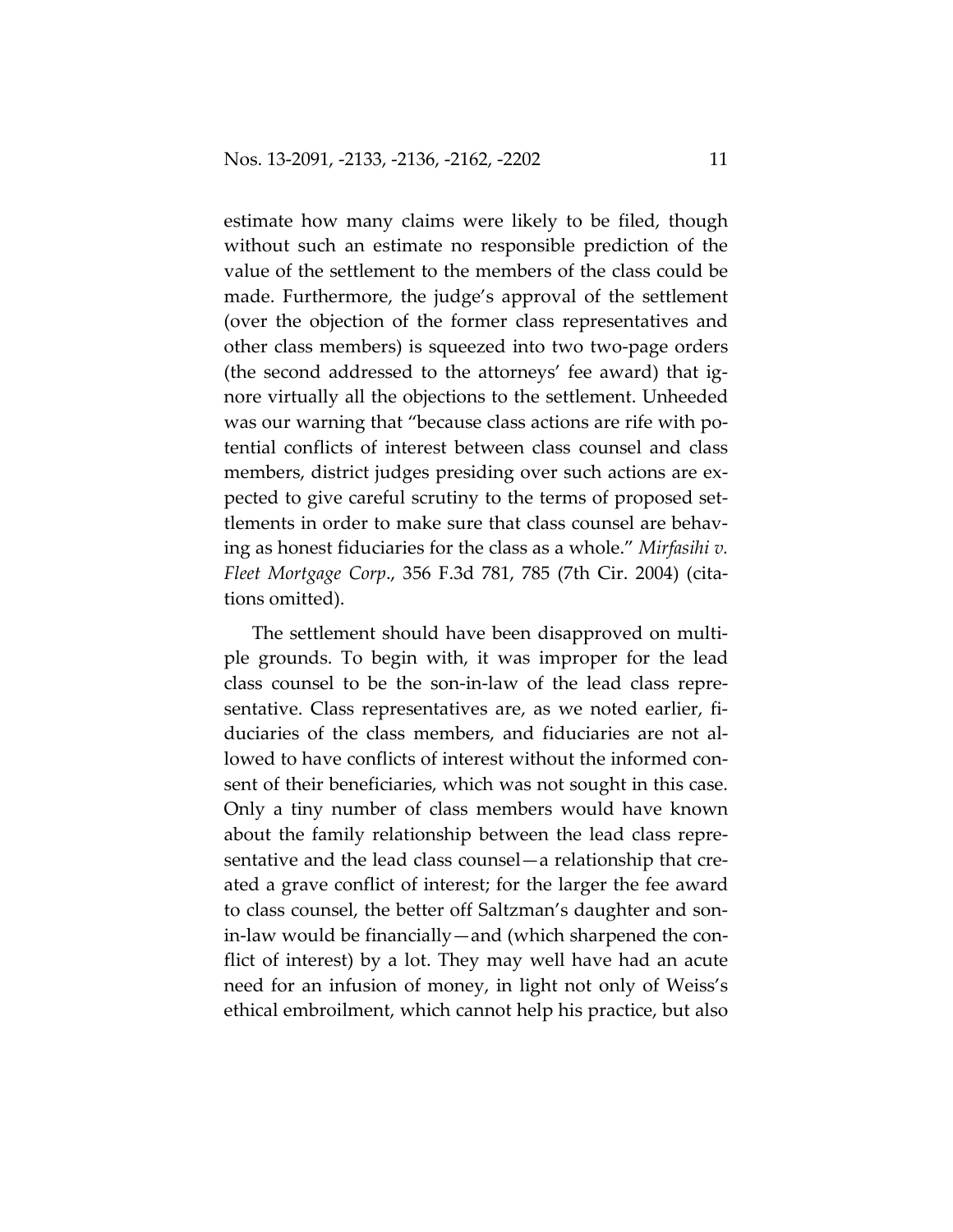of the litigation against him by his former law partners and his need for money to finance his new firm. The appellees (primarily Saltzman, who is still a named plaintiff, and Pella) point out that Saltzman was one of five class representatives, and the other four didn't have a conflict of interest. But the four other *original* class representatives had opposed the settlement, whereupon they had been replaced by new named plaintiffs—selected by the conflicted lead class counsel.

Weiss's ethical embroilment was another compelling reason for kicking him and Saltzman off the case. The disciplinary proceeding against Weiss was already under way when the settlement agreement was negotiated. It was very much in his personal interest, as opposed to the interest of the class members, to get the settlement signed and approved *before* the disciplinary proceeding culminated in a sanction that might abrogate his right to share in the attorneys' fee award in this case. He could negotiate a quick settlement only by giving ground to Pella, which upon discovering the box that Weiss was in would have stiffened its terms (it plays hardball, as its conduct throughout this litigation has demonstrated).

So Weiss's ethical troubles should have disqualified him from serving as class counsel even if his father-in-law hadn't been in the picture. Another suspicious feature of the settlement, doubtless also related to Weiss's woes, was Pella's agreeing to a \$2 million advance of attorneys' fees to lead class counsel before notice of the settlement was sent to the members of the class.

Counsel for a certified class is appointed by the district judge presiding over the class action, and in deciding to appoint a lawyer to be class counsel the court "may consider,"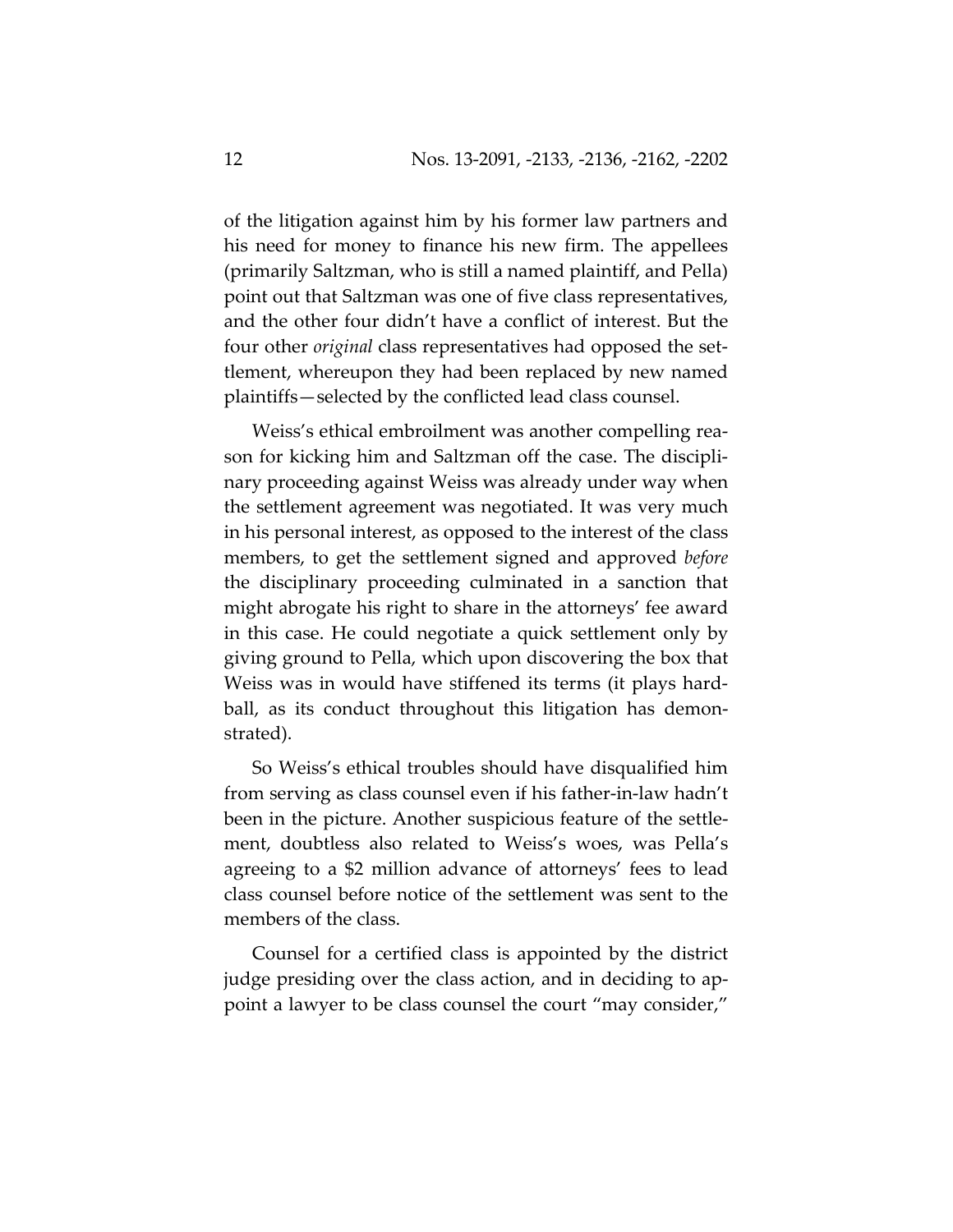besides the lawyer's competence, experience, and related professional qualifications, "any other matter pertinent to counsel's ability to fairly and adequately represent the interests of the class." Fed. R. Civ. P.  $23(g)(1)(B)$ ,  $(g)(4)$ . "When class counsel have demonstrated a lack of integrity, a court can have no confidence that they will act as conscientious fiduciaries of the class." *Creative Montessori Learning Centers v. Ashford Gear LLC*, *supra*, 662 F.3d at 918. Weiss was unfit to represent the class.

Rule 23(a)(4) of the Federal Rules of Civil Procedure requires that "the representative parties will fairly and adequately protect the interests of the class." This both Saltzman and the other class representatives who approved the settlement failed to do. The settlement that the district judge approved is stacked against the class. Pella itself estimates the value of the settlement to the class at only \$22.5 million—and that is an overestimate. The settlement strews obstacles in the path of any owner of a defective ProLine Series casement window. A member of the class may either file a claim with Pella, period, or file a claim that he must submit to arbitration with Pella. If he chooses the first option, he is limited to a maximum damages award of \$750 per "Structure," confusingly defined not as a window but as the entire building containing the window. There's also a per-window damages cap that ranges from \$60 to \$100 (with an additional \$0 to \$250 for the cost of installation), depending on when the class member purchased his window and when he replaced it. And the cap falls to zero unless he gave "notice" to Pella before replacing the defective window.

A class member who chooses arbitration can receive up to \$6000 per "Structure" (defined the same way), and doesn't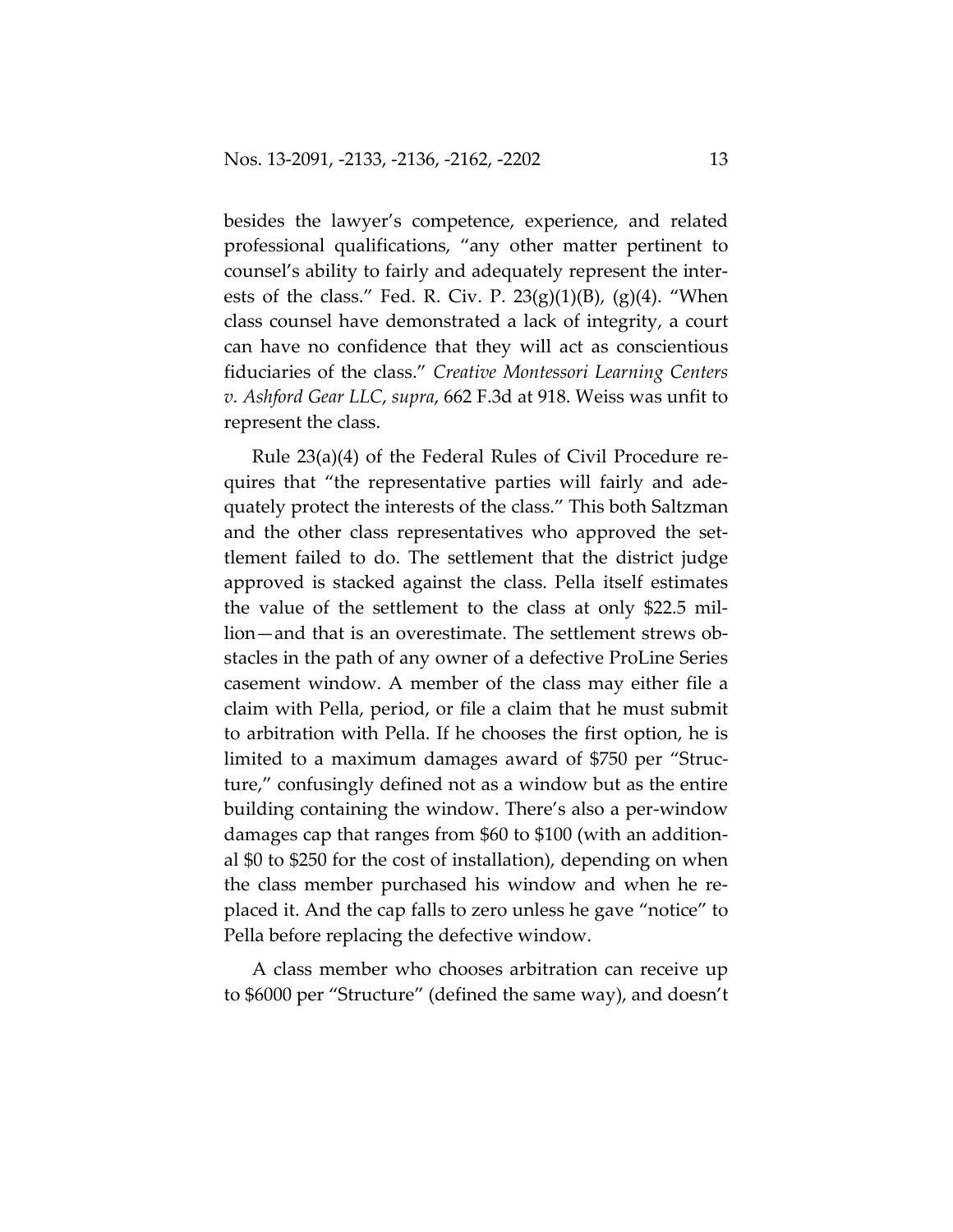have to prove that his window or windows were in fact defective, only that they were in the category of Pella windows that contained the design defect. But if Pella convinces the arbitrator that the damage the claimant is seeking compensation for was not caused by the defect or by "any other defect in the structure" (whatever that means), or that the claimant was compensated for the damage from some other source, the claimant gets nothing; and likewise if Pella successfully interposes a complete defense, such as that the statute of limitations had run. The settlement allows Pella to assert ten categories of defenses, including "natural weathering." And the limitations periods applicable to the class members' claims vary from three to five years and involve different accrual and tolling rules. Statutes of repose are also in the picture.

Pella also reserved in the settlement agreement the right to plead and prove partial defenses such as comparative fault and failure to mitigate damages. And some claimants are entitled only to "coupons" (discounts on *future* purchases of Pella windows, discounts that may be worth very little to current owners of Pella's defective windows)—a warning sign of a questionable settlement. *Synfuel Technologies, Inc. v. DHL Express (USA), Inc*., 463 F.3d 646, 654 (7th Cir. 2006); *In re HP Inkjet Printer Litigation*, 716 F.3d 1173, 1179–80 (9th Cir. 2013); Christopher R. Leslie, "The Need to Study Coupon Settlements in Class Action Litigation," 18 *Geo. J. Legal Ethics* 1395, 1396–98 (2005); Geoffrey P. Miller & Lori S. Singer, "Nonpecuniary Class Action Settlements," *Law & Contemp. Probs.*, vol. 60, Autumn 1997, pp. 97, 108; cf. 28 U.S.C. § 1712 (Coupon Settlements).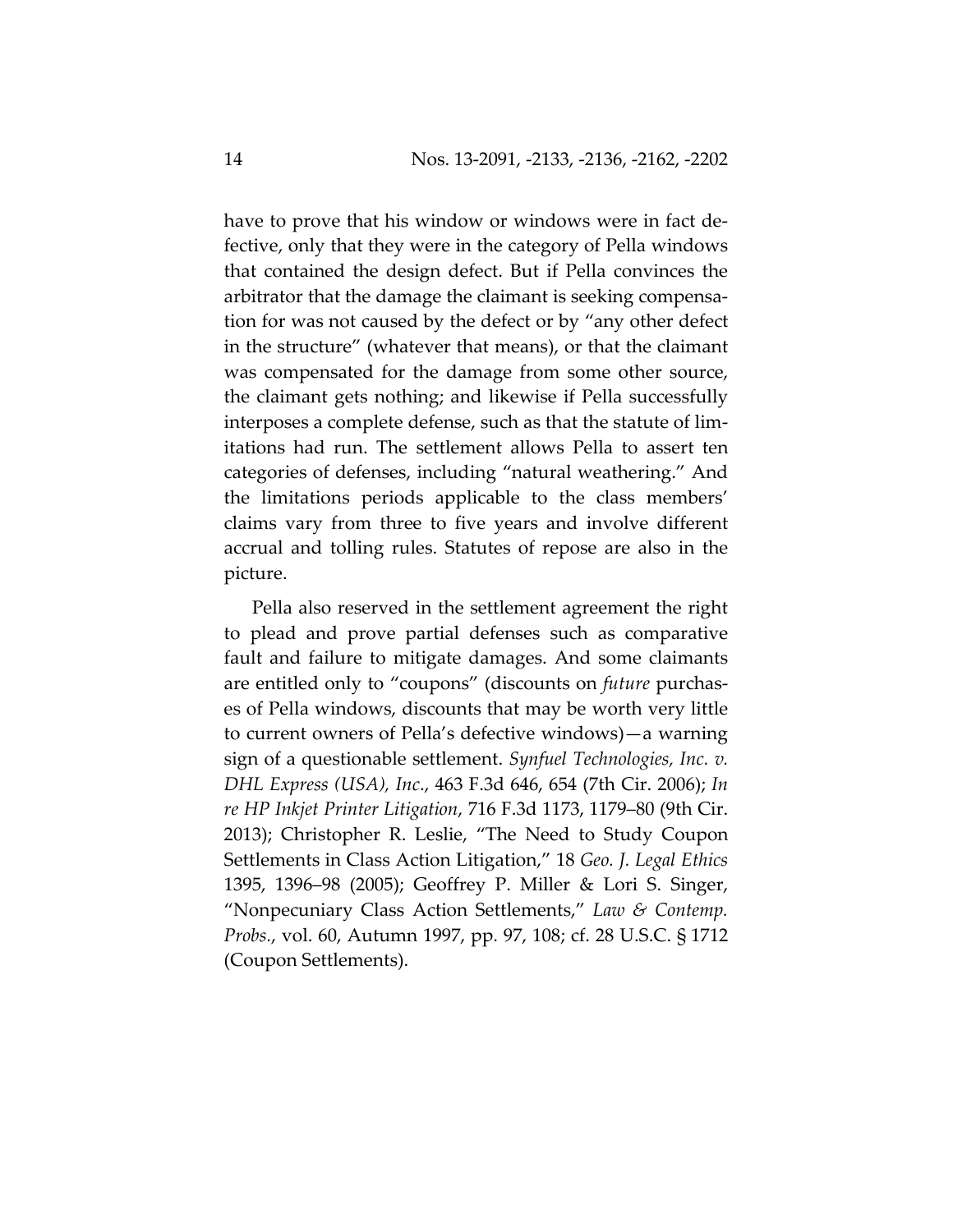Some class members may be entitled only to an extension of warranty, under a program (the "ProLine Service Enhancement Program") that Pella had adopted *before* the settlement and that requires class members to deduct \$100 per window from the cost of installation or other labor services required to replace it. The \$90 million estimate of the value of the settlement to the class includes the value of these warranty extensions even though they were a contractual entitlement that preceded the settlement rather than being conferred by it and thus were not part of the value created by the settlement, although the settlement does forbid Pella to revoke the extensions, which confers a bit of extra value.

The claim forms are long—12 pages for the "simple" claim with its \$750 ceiling, 13 pages for the claim that has the higher ceiling (\$6000) but requires the claimant to run the gauntlet of arbitration, doubtless without assistance of counsel or expert witnesses, because the legal fees and experts' fees would quickly mount to or above \$6000, leaving the claimant with nothing or even less than nothing: additional bills to pay. There is no provision for shifting the legal or expert-witness costs of a victorious claimant in the arbitration proceeding to Pella.

Both forms require a claimant to submit a slew of arcane data, including the "Purchase Order Number," "Glass Etch Information," "Product Identity Stamp," and "Unit ID Label" of each affected window. The claim forms are so complicated that Pella could reject many of them on the ground that the claimant had not filled out the form completely and correctly.

And that's assuming that class members even *attempt* to file claims. The notice of settlement that was sent to them is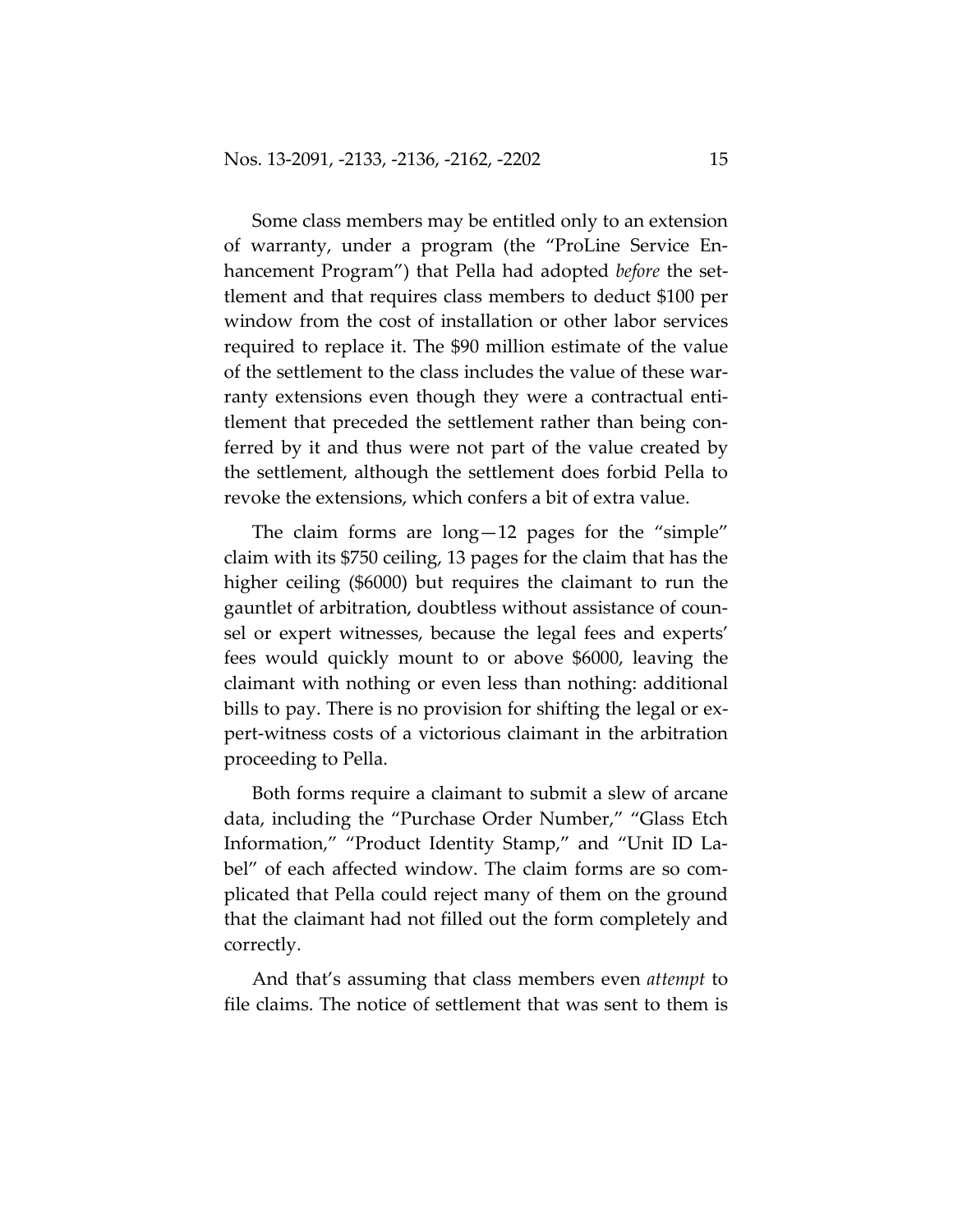divided into 27 sections, some with a number of subsections. For example, the section on eligibility for benefits under the settlement lists nine criteria that must be satisfied while the section on "How Do I Get Out of the Settlement?" specifies six requirements that must be met for a class member to be allowed to opt out of the settlement. And to object to the settlement the class member must satisfy seven other criteria, one of which is again multiple, as it requires listing "each specific reason for your objection."

Considering the modesty of the settlement, the length and complexity of the forms, and the unfamiliarity of the average homeowner with arbitration, we're not surprised that only 1276 claims (of which only 97 sought arbitration) had been filed as of February 2013, out of the more than 225,000 notices that had been sent to class members. The claims sought in the aggregate less than \$1.5 million and were likely to be worth even less because Pella would be almost certain to prevail in some, maybe most, of the arbitration proceedings. It's been found that on average consumers prevail in arbitration roughly half the time, and those who win are awarded roughly half of what they seek. Christopher R. Drahozal & Samantha Zyontz, "An Empirical Study of AAA Consumer Arbitrations," 25 *Ohio St. J. Dispute Resolution* 843, 898–900 (2010). The implication is that Pella would be able to knock 75 percent off the damages sought by class members who filed claims that were submitted to arbitration.

A class recovery of little more than \$1 million is a long way from the \$90 million that the district judge thought the class members likely to receive were the suit to be litigated. It's true that another 9500 or so simple claims were filed after the district court entered its final judgment, plus another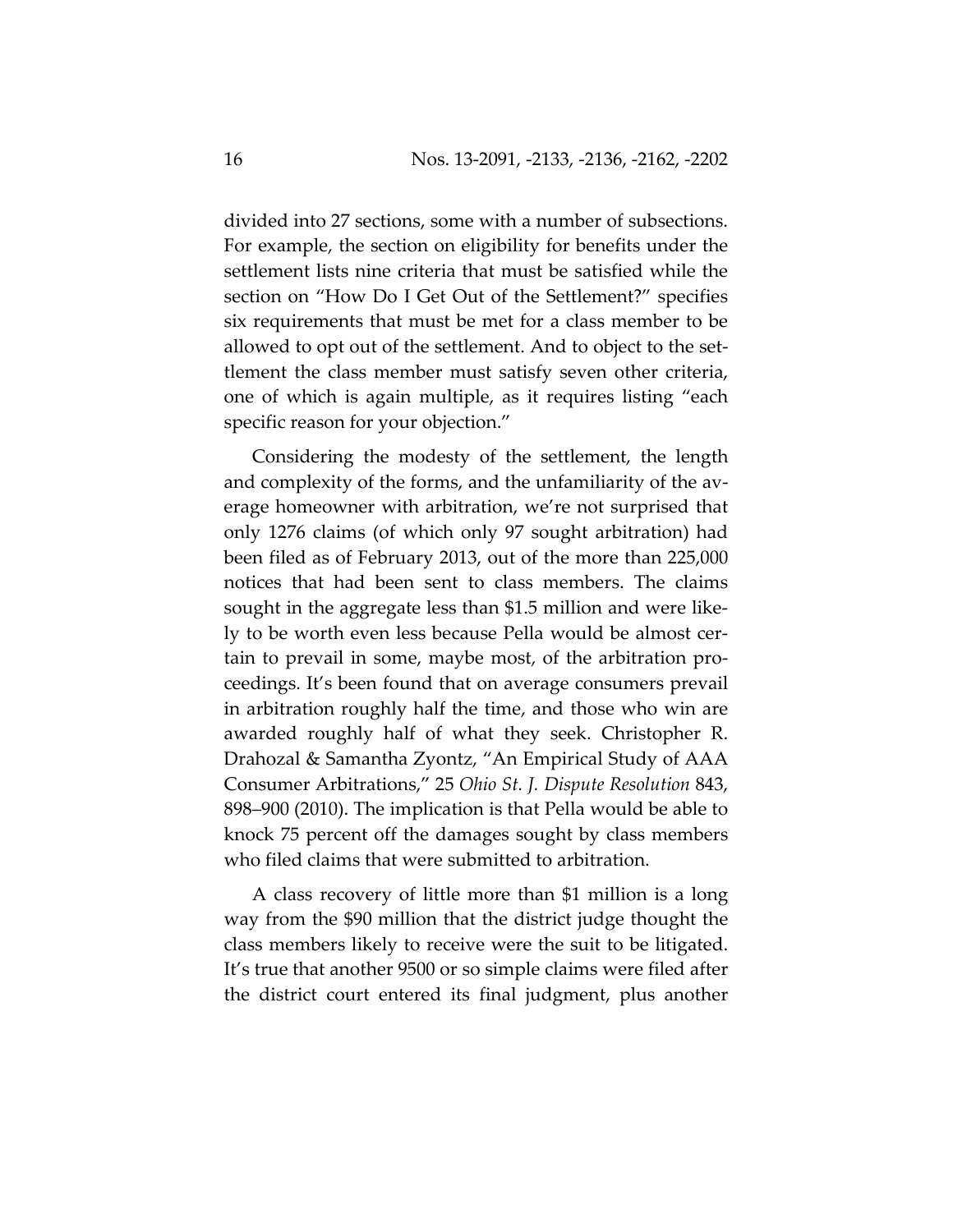1387 claims that would require arbitration. But Pella's estimate that the class will recover \$22.5 million assumes against all reason that every one of the claims will reap the maximum authorized benefits—\$750 for the simple claims and \$6000 for the claims that go to arbitration. And that recovery would be only \$17 million, not \$22.5 million (Pella contends, however, that the extension of its warranty is worth another \$5.5 million to the class). There is no evidence that Pella would pay the maximum benefits on all, or indeed on any, of the claims.

If the average payment were half the amount of the claim—a very generous assumption given the estimate of a 75 percent success rate for Pella—the aggregate value of the settlement to the class (\$8.5 million) would be less than the attorneys' fees (\$11 million). Even the \$8.5 million figure is an exaggeration, because the settlement subtracts from the award compensation received from any other source—and one of the other sources is the warranty program.

We don't understand the judge's valuing the settlement at \$90 million or thinking the feeble efforts of class counsel led by Weiss to obtain benefits for the class (as distinct from benefits for themselves in the form of generous attorneys' fees) worth \$11 million. The restrictions that Pella was allowed to place on the settlement would, if upheld, enormously reduce the class members' recovery of their losses, and the residue is to be returned to Pella. Class counsel sold out the class.

The class as we said could not expect to receive more than \$8.5 million from the settlement, given all the obstacles that the terms of the settlement strewed in the path of the class members. And even that figure seems too high. For if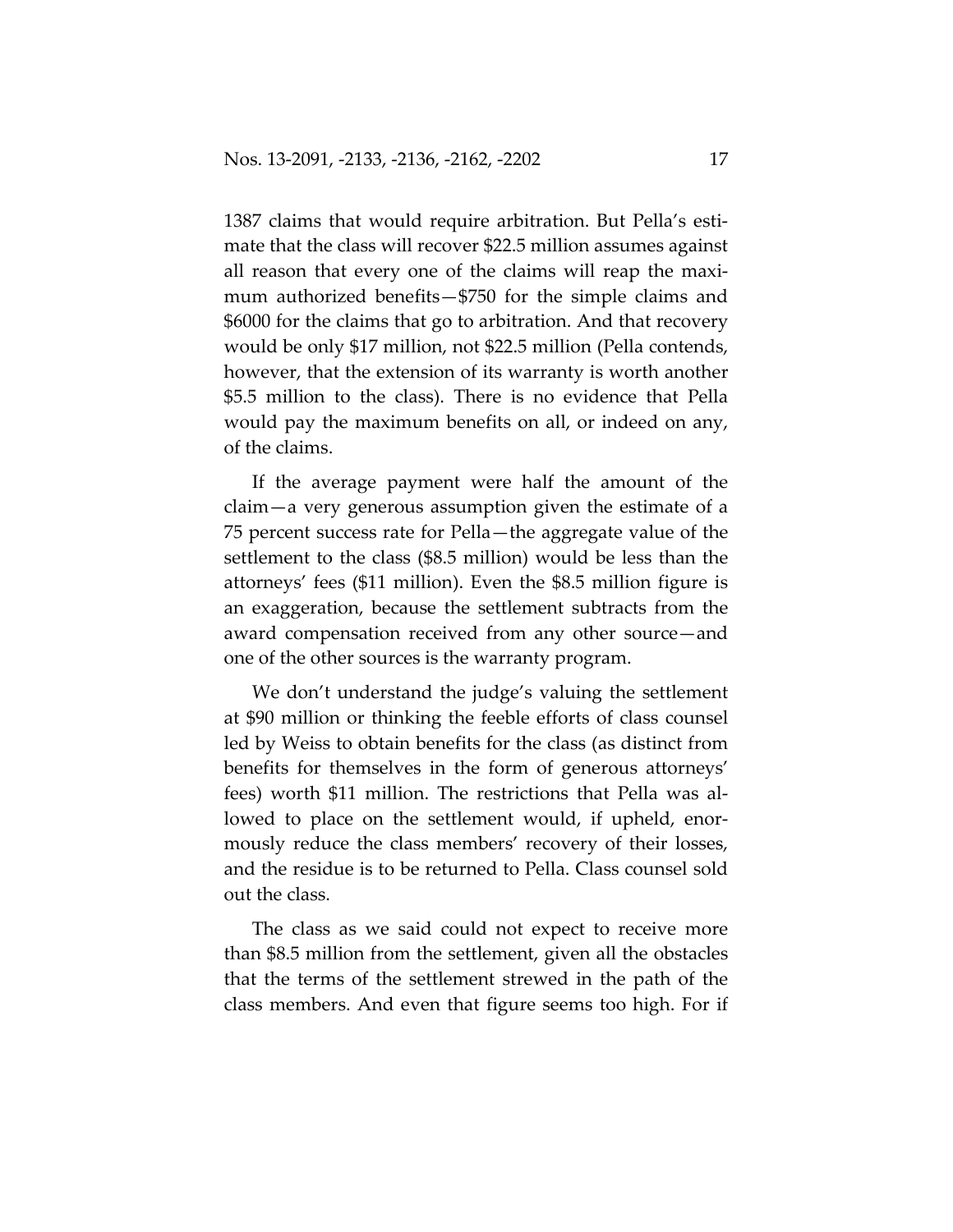the class received that amount, this would indicate that Pella had agreed to pay attorneys' fees equal to 56 percent of the total settlement (\$11 million = .56  $\times$  (\$8.5 million + \$11 million)) in order to induce class counsel to settle the case on terms that would minimize Pella's overall liability.

We note the remarkable statement in Saltzman's brief defending the settlement that "in comparison to this \$90 million independent valuation of the Settlement, a trial of the certified claims here, even with a complete victory, would result in an award of \$0." Zero? But if Pella has no liability, why would it agree to a \$33.5 million settlement (\$22.5 million in estimated damages plus the \$11 million in attorneys' fees)? Saltzman appears to believe that the alternative of litigating the class action to judgment would be infeasible because the court would go crazy trying to determine the damages of each of several, maybe many, thousand class members. He neglects to mention that we rejected this argument when we approved class certification. *Pella Corp. v. Saltzman*, *supra*, 606 F.3d at 395–96; see also 1966 Advisory Committee Notes to Fed. R. Civ. P. 23; *Butler v. Sears, Roebuck & Co.*, 727 F.3d 796, 801 (7th Cir. 2013); *In re Whirlpool Corp. Front-Loading Washer Products Liability Litigation*, 722 F.3d 838, 860–61 (6th Cir. 2013); *Tardiff v. Knox County*, 365 F.3d 1, 6–7 (1st Cir. 2004); 2 *Newberg on Class Actions* § 4:54, pp. 205– 10 (5th ed. 2012). Pella argues that it would fight the individual damages claims if the case were litigated. But the settlement agreement allows it to fight the damages claims submitted to it pursuant to the agreement.

In the district court Saltzman valued the case if it went to trial at \$50 million. If he was lying and actually thinks the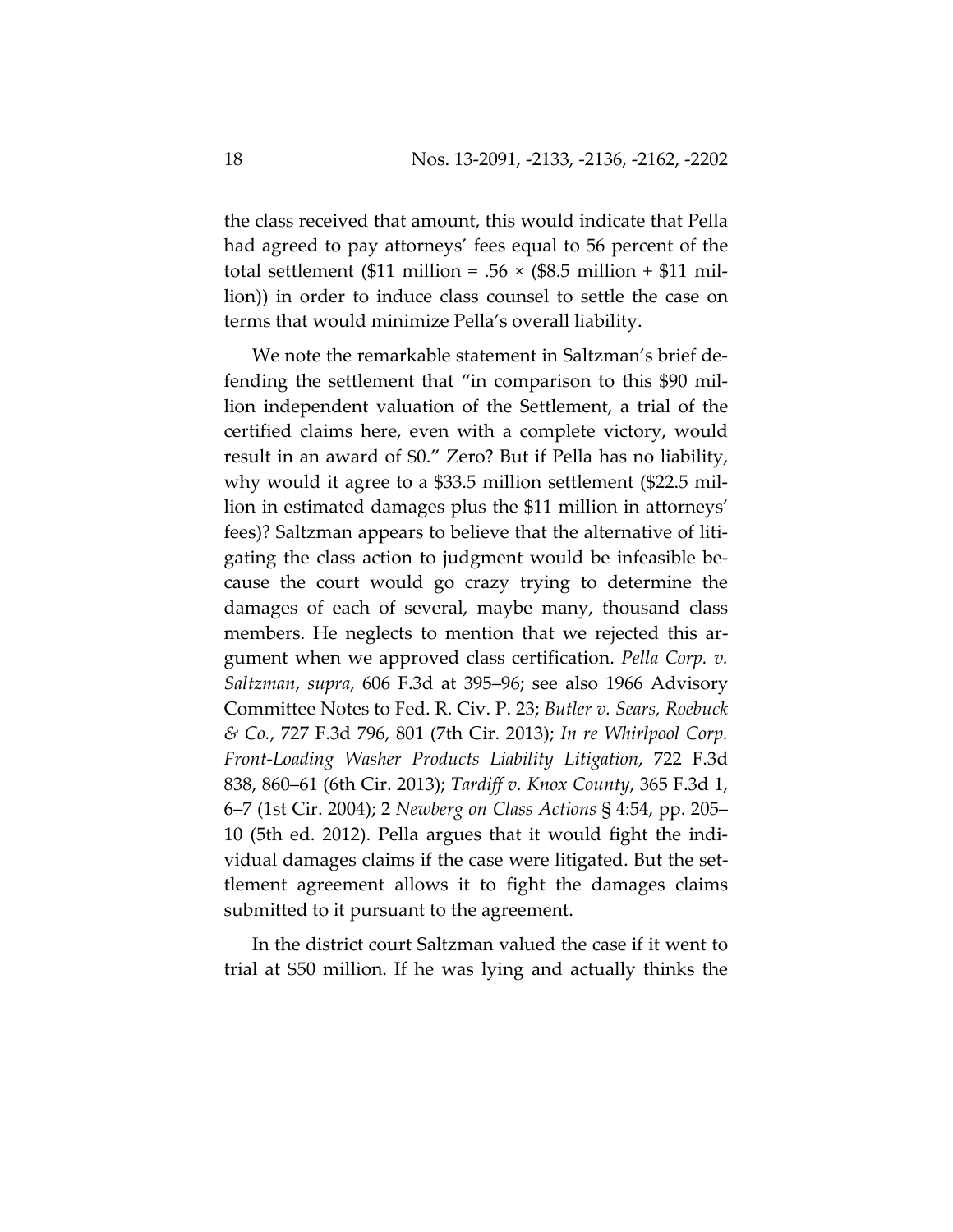case worthless, how could he have been an effective class representative even if he had had no conflict of interest?

The mystery deepens: Pella thinks the case if tried would be worth only \$14.5 million to the class members. If that is so, why has it agreed to a settlement that it claims will cost it \$33.5 million? Because it would incur legal fees and other expenses of more than \$19 million (\$14.5 million + \$19 million = \$33.5 million)? But if the case were tried, class counsel would incur heavy expenses as well, which would induce it to settle for less than \$14.5 million. The truth must be that, protected by the bristling technicalities of the settlement agreement, Pella does not believe that the settlement will cost it anywhere near \$14.5 million.

If Saltzman is right and damages if the case were tried would be zero, a settlement of \$90 million would be a remarkable achievement. (Also an inexplicable one.) But the district judge did not find that the trial would yield zero damages. He didn't estimate the likely outcome of a trial, as he should have done in order to evaluate the adequacy of the settlement. *Reynolds v. Beneficial National Bank*, *supra*, 288 F.3d at 285.

Saltzman as we said defends the \$90 million figure as an "independent valuation" of the settlement. But the only evidence we can find supporting that valuation is the affidavit of an accountant—hired and paid by Weiss's law firm, so hardly independent. Maybe by "independent" Saltzman is referring (though he doesn't say so) to the fact that the settlement was mediated by two retired judges. One, however, stopped mediating (we don't know why) before the negotiations were completed and the other limited his mediation to issues of attorneys' fees.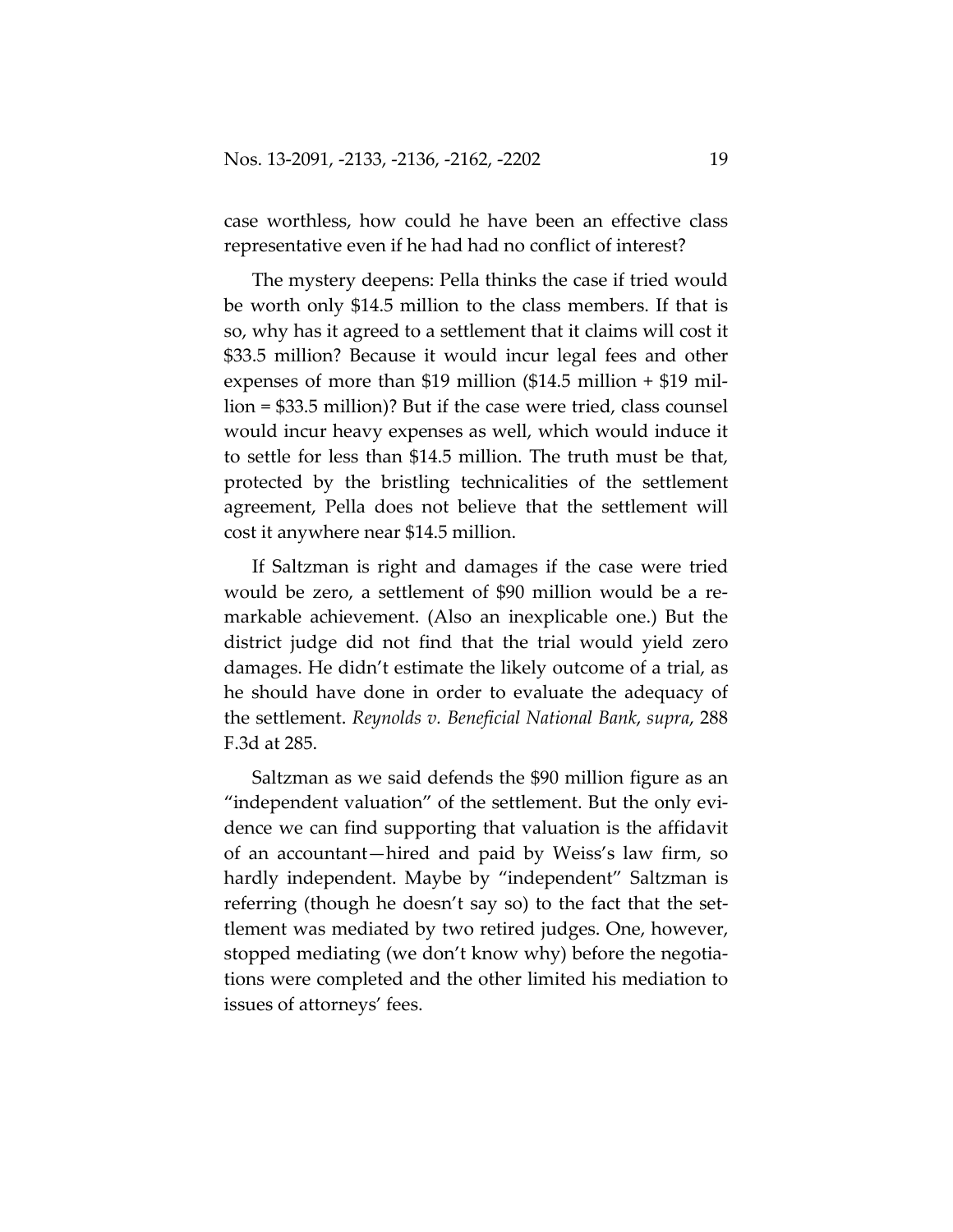Saltzman and Pella argue that the objectors did not present an expert witness to support their estimate of the value of the litigation, and Saltzman did: the brother of one of Saltzman's lawyers! Anyway Saltzman has implicitly repudiated his expert, who did *not* testify that the value of the suit if litigated was \$0.

Saltzman and Pella point out that the notice of the settlement sent to the class members provoked few objections. Of course not; it was not intended to; it was incomplete and misleading. It failed to mention that four of the five original class representatives had opposed the settlement and been promptly replaced by other persons, selected by class counsel; that the only original representative who had supported the settlement was the father-in-law of the lead class counsel who was both in financial trouble and ethically challenged; that up to half the recipients of the notice would if they filed a claim and it was accepted receive only a coupon discount on a future purchase of a Pella window; and that four of the original class representatives believed the notice of the settlement misleading because it implied that class members would be guaranteed at least \$750 or \$6000 in response to their claim, whereas these were ceilings and were not even potential payments to those class members entitled only to coupons. The judge was informed of these objections to the notice but declined to order it modified. He said that the notice was "fair," that it was "a neutral communication from the court." It was not neutral and it did not provide a truthful basis for deciding whether to opt out. The judge said the objectors could send their own notice to the class members. But what would the recipient of two conflicting notices do? And it wouldn't be just two. For if the objectors sent their own notice class counsel would send out a rebuttal notice.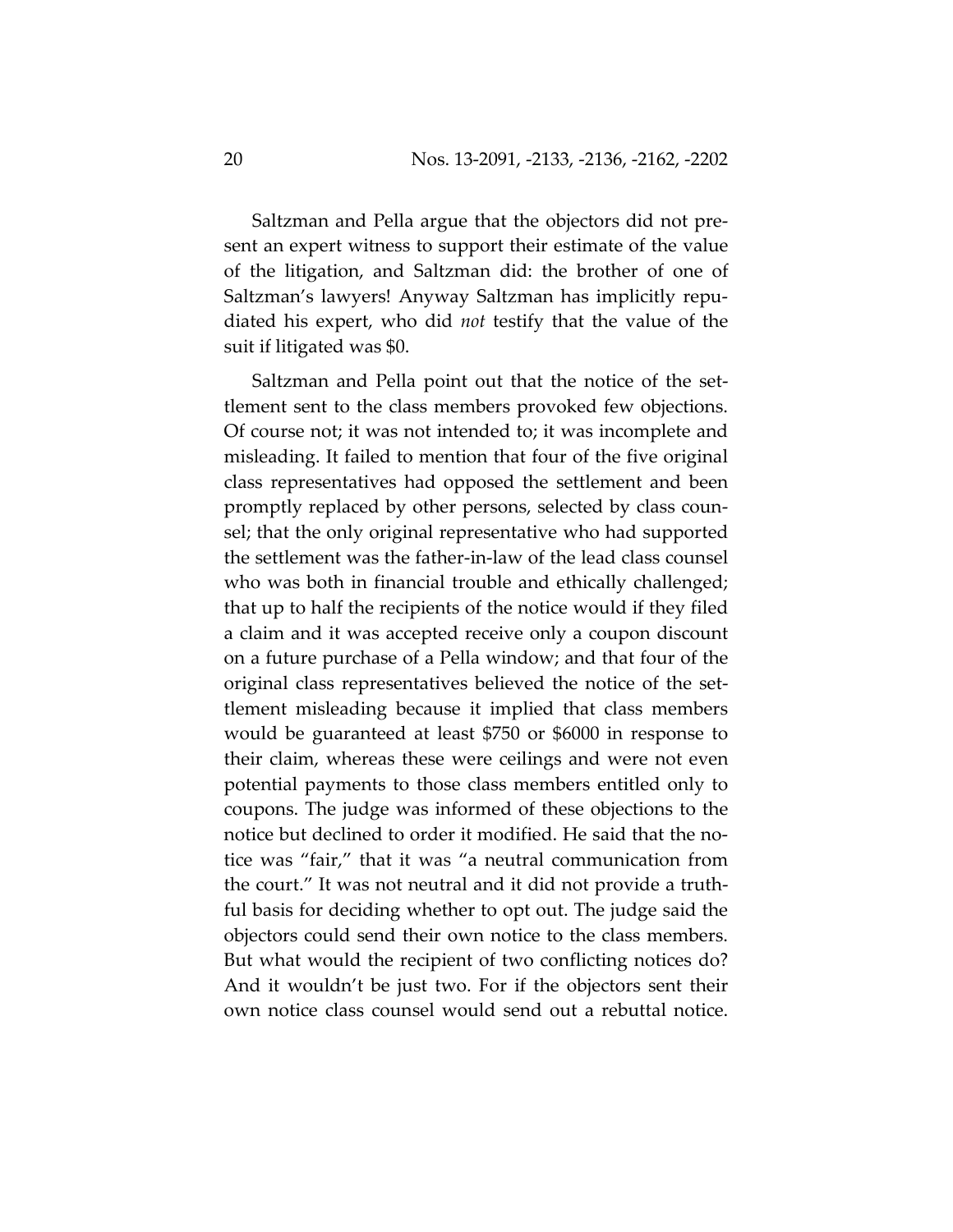Better for the court to make sure that the single notice it sent would be a responsible communication rather than an uncandid communication from class counsel than to subject the class members to a blizzard of conflicting notices.

All this is academic, however, because opting out of a class action is very rare. Virtually no one who receives notice that he is a member of a class in a class action suit opts out. He doesn't know what he could do as an opt-out. He's unlikely to hire a lawyer to litigate over a window. In fact the opt-outs in this case were only one twentieth of one percent of the recipients of the notice of approved settlement. A study of other product-liability class actions found that the average opt-out percentage was less than one tenth of one percent. Theodore Eisenberg & Geoffrey Miller, "The Role of Opt-Outs and Objectors in Class Action Litigation: Theoretical and Empirical Issues," 57 *Vand. L. Rev.* 1529, 1549 (2004); see also *Mars Steel Corp. v. Continental Illinois National Bank & Trust Co. of Chicago*, 834 F.2d 677, 680–81 (7th Cir. 1987). Contrary to the statement in Pella's brief, a low opt-out rate is no evidence that a class action settlement was "fair" to the members of the class.

In sum, almost every danger sign in a class action settlement that our court and other courts have warned district judges to be on the lookout for was present in this case. See, e.g., *Synfuel Technologies, Inc. v. DHL Express (USA), Inc*., *supra*, 463 F.3d at 654; *Smith v. Sprint Communications Co.*, 387 F.3d 612, 614 (7th Cir. 2004); *Mirfasihi v. Fleet Mortgage Corp*., *supra*, 356 F.3d at 785–86; *Reynolds v. Beneficial National Bank*, *supra*, 288 F.3d at 282–83; *Crawford v. Equifax Payment Services, Inc*., 201 F.3d 877, 880 (7th Cir. 2000); *In re Bluetooth Headset Products Liability Litigation*, 654 F.3d 935, 946–47 (9th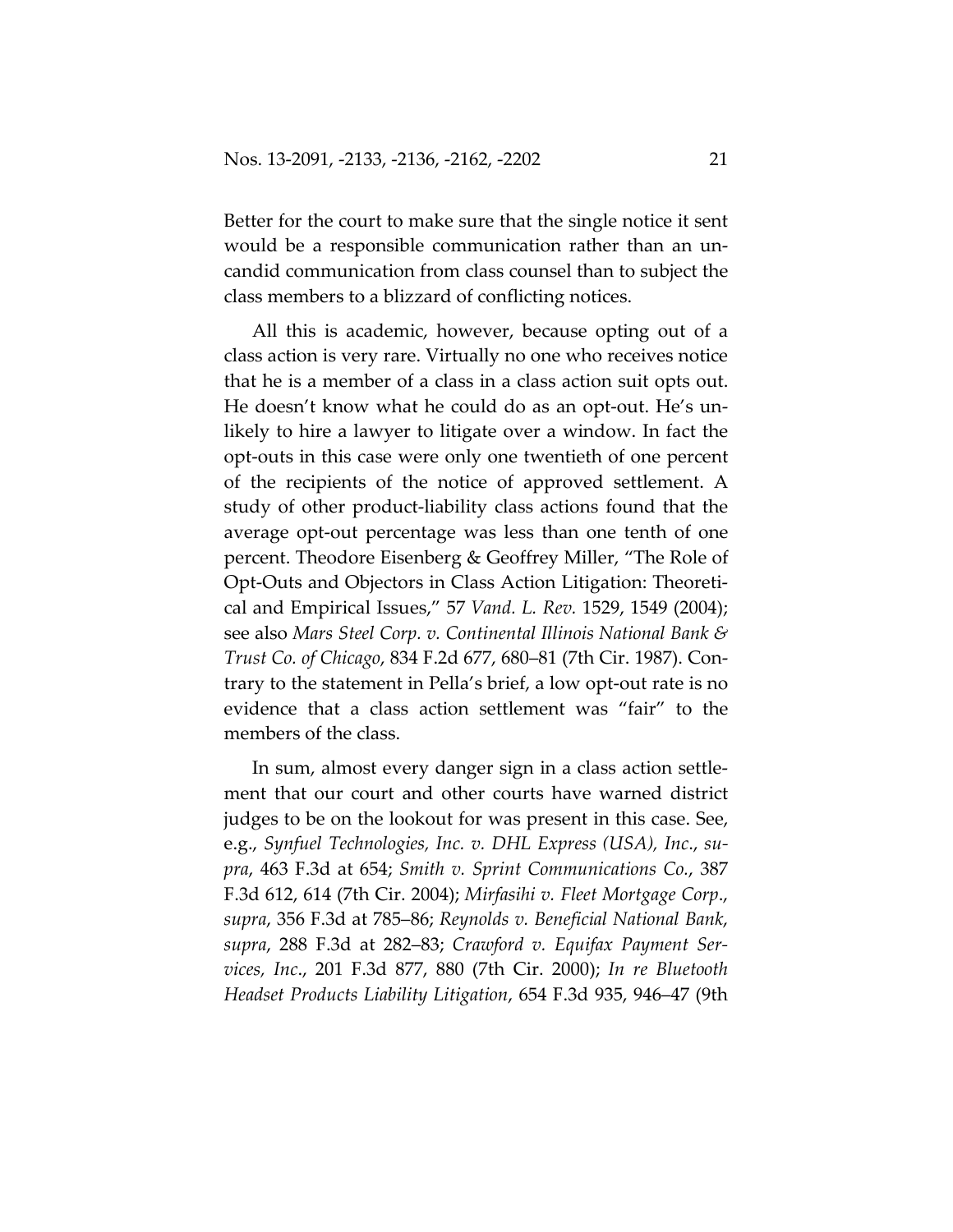Cir. 2011); *Weinberger v. Great Northern Nekoosa Corp.*, 925 F.2d 518, 525 (1st Cir. 1991). Most were not even mentioned by the district judge, and those that were received a brushoff. The settlement flunked the "fairness" standard by the one-sidedness of its terms and the fatal conflicts of interest on the part of Saltzman and Weiss. This is a case in which "the lawyers support the settlement to get fees; the defendants support it to evade liability; the court can't vindicate the class's rights because the friendly presentation means that it lacks essential information." *Kamilewicz v. Bank of Boston Corp.*, 100 F.3d 1348, 1352 (7th Cir. 1996) (dissent from denial of rehearing en banc).

A couple of loose ends remain to be tied up:

1. Saltzman has moved to dismiss the appeals on the ground that the appellants—objectors to the settlement approved by the district judge—lack standing to litigate their objections. Since absent objectors have standing to appeal from an adverse judgment, *Devlin v. Scardelletti*, *supra*, 536 U.S. at 14, named objectors must as well. Even named plaintiffs who *settle* nevertheless have standing to appeal a denial of class certification. *Espenscheid v. DirectSat USA, LLC*, 688 F.3d 872, 876 (7th Cir. 2012).

2. Objector Schulz asks us to sanction Saltzman's lawyers for filing the motion on standing. Saltzman's removal as lead plaintiff and his lawyers' removal as class counsel are sanction enough; because the motion on standing was indeed frivolous, little time was spent on it either by us judges or by the objectors' lawyers. Both motions (standing and sanctions) are therefore denied.

To conclude: